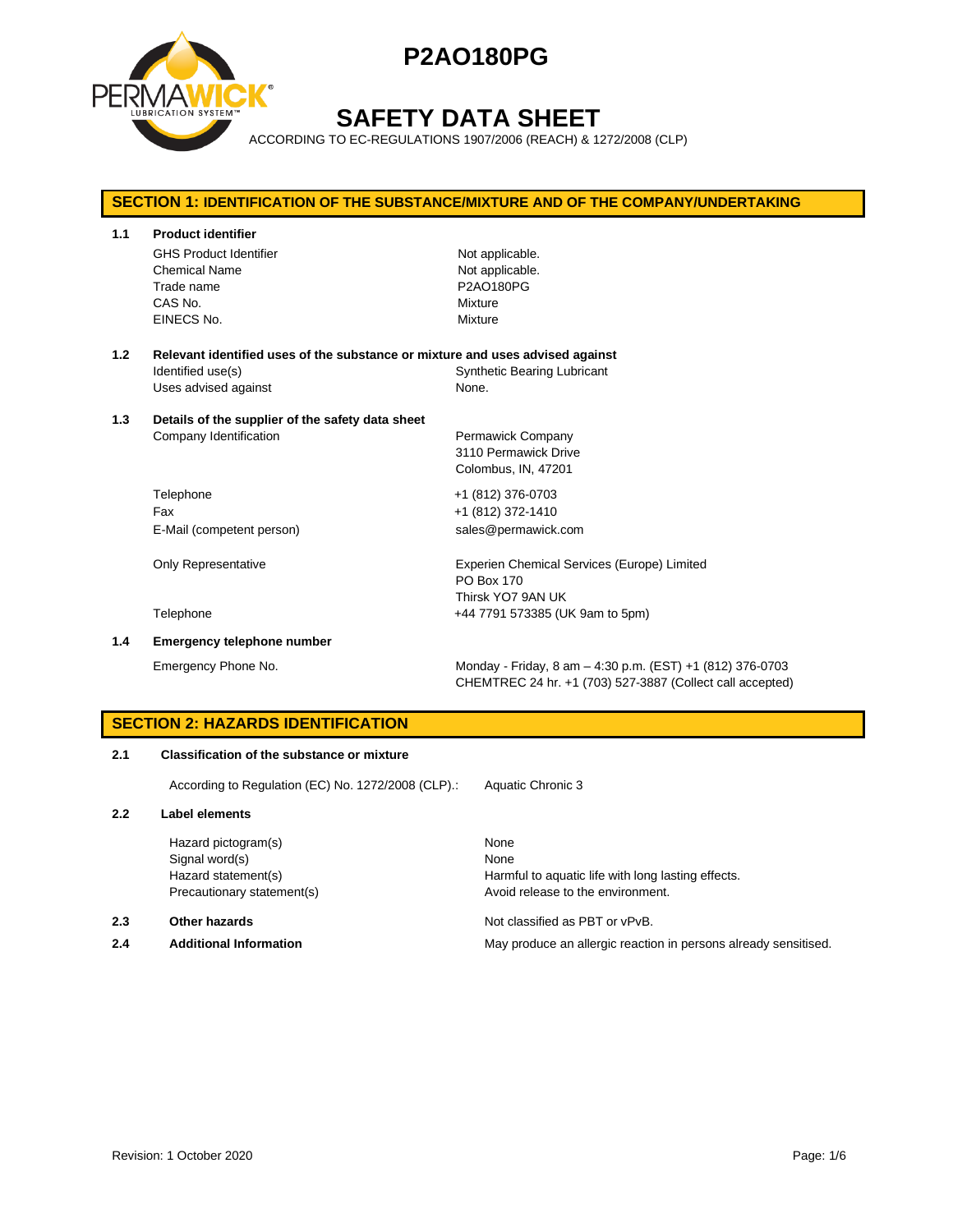## **SECTION 3: COMPOSITION/INFORMATION ON INGREDIENTS**

### **3.2 Mixtures**

Regulation (EC) No. 1272/2008 (CLP).

|                                                         |           | EC No. and | According to Regulation (EC) No. |
|---------------------------------------------------------|-----------|------------|----------------------------------|
| Hazardous ingredient(s)                                 | $%$ W/W   | CAS#       | 1272/2008 (CLP)                  |
|                                                         |           | 215-548-8  | Repr. 2; H361                    |
| tris(methylphenyl) phosphate ^                          | $0 - 1.0$ | 1330-78-5  | Aquatic Acute 1: H400            |
|                                                         |           |            | Aquatic Chronic 1; H410          |
|                                                         |           |            | Skin Irrit. 2: H315              |
| 1-H benzotriazole-1-methanamine, N,N-bis(2-ethylhexyl)- | $0 - 0.1$ | -----      | Skin Sens. 1; H317               |
| methyl- ^                                               |           | 94270-86-7 | Aquatic Acute 1: H400            |
|                                                         |           |            | Aquatic Chronic 2; H411          |

^ Not yet subject to REACH registration.

**3.3 Additional Information -** Substances in the product which may present a health or environmental hazard, or which have been assigned occupational exposure limits, are detailed below. **None**

For full text of H/P phrases see section 16.

## **SECTION 4: FIRST AID MEASURES**



| 4.1 | Description of first aid measures                                             |                                                                                            |
|-----|-------------------------------------------------------------------------------|--------------------------------------------------------------------------------------------|
|     | <b>Inhalation</b>                                                             | Unlikely to be required but if necessary treat symptomatically.                            |
|     | <b>Skin Contact</b>                                                           | Wash affected skin with soap and water.                                                    |
|     | Eye Contact                                                                   | Eyes should be washed with plenty of water. If symptoms occur<br>obtain medical attention. |
|     | Ingestion                                                                     | Unlikely to be required but if necessary treat symptomatically.                            |
| 4.2 | Most important symptoms and effects, both<br>acute and delayed                | None                                                                                       |
| 4.3 | Indication of any immediate medical<br>attention and special treatment needed | None                                                                                       |

|     | <b>SECTION 5: FIRE-FIGHTING MEASURES</b>                         |                                                                                                             |  |  |  |
|-----|------------------------------------------------------------------|-------------------------------------------------------------------------------------------------------------|--|--|--|
| 5.1 | <b>Extinguishing media</b>                                       |                                                                                                             |  |  |  |
|     | -Suitable Extinguishing Media<br>-Unsuitable Extinguishing Media | Extinguish with waterspray, dry chemical, sand or carbon dioxide.<br>None anticipated.                      |  |  |  |
| 5.2 | Special hazards arising from the substance or<br>mixture         | This product may give rise to hazardous fumes in a fire.                                                    |  |  |  |
| 5.3 | <b>Advice for fire-fighters</b>                                  | A self contained breathing apparatus and suitable protective clothing<br>should be worn in fire conditions. |  |  |  |

# **SECTION 6: ACCIDENTAL RELEASE MEASURES**

**6.1 Personal precautions, protective equipment and emergency procedures**

Avoid skin contact. Avoid contact with eyes.

**6.2 Environmental precautions** Use appropriate container to avoid environmental contamination.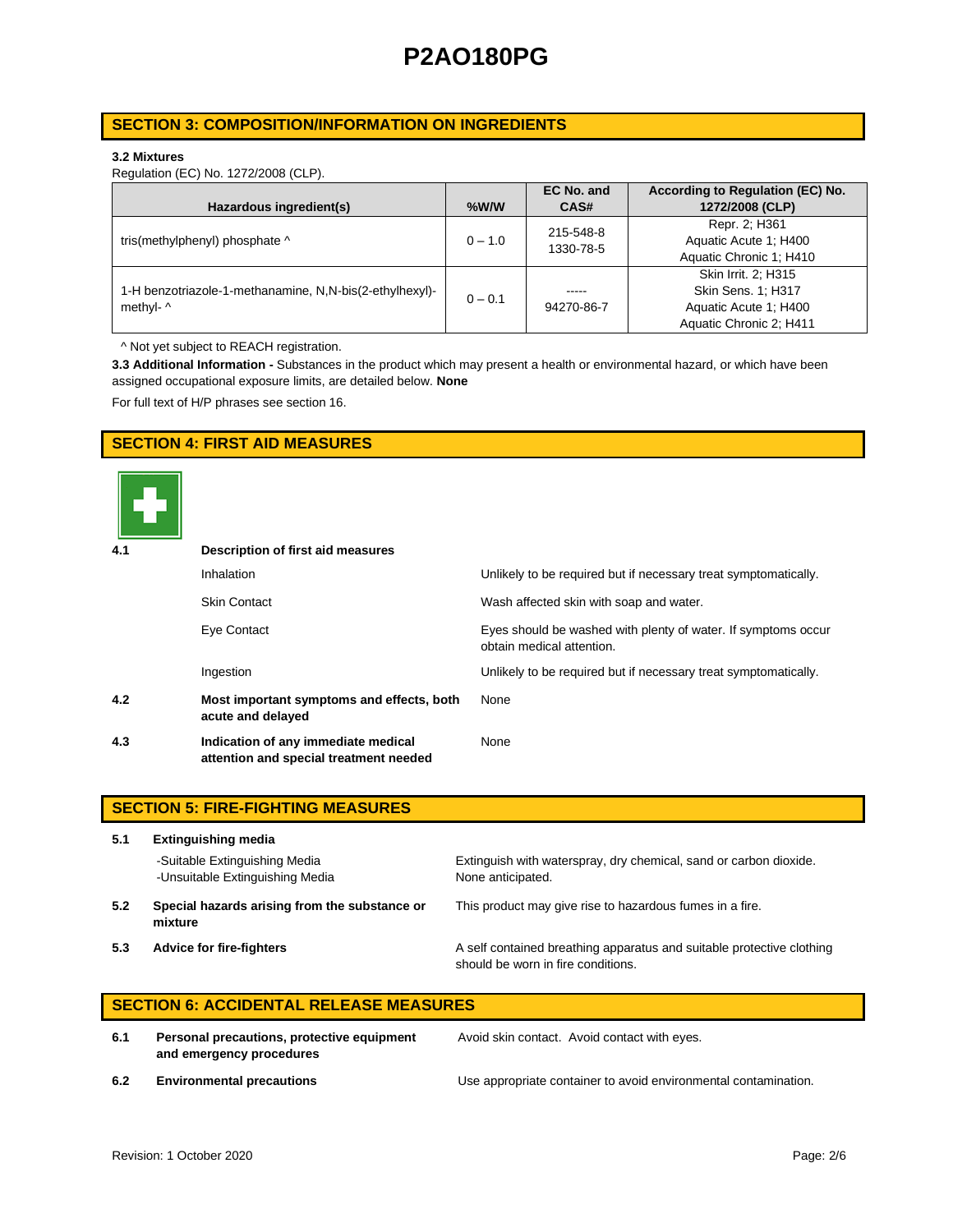**6.3 Methods and material for containment and cleaning up**

Contain and cover spilled substance with dry sand or earth or other suitable dry material. Transfer to a container for disposal or recovery.

- **6.4 Reference to other sections** None
- **6.5 Additional Information** None

- **SECTION 7: HANDLING AND STORAGE**
- **7.1 Precautions for safe handling Avoid skin contact. Avoid contact with eyes.**

**7.2 Conditions for safe storage, including any incompatibilities**

-Storage Temperature **Store at room temperature.** 

-Incompatible materials **Strong oxidising agents**. **7.3 Specific end use(s) Lubricating agent** 

# **SECTION 8: EXPOSURE CONTROLS/PERSONAL PROTECTION**

#### **8.1 Control parameters**

**8.1.1 Occupational exposure limits**

|                   |                | LTEL (8 hr TWA | LTEL (8 hr                | <b>STEL</b> | <b>STEL</b>     |       |
|-------------------|----------------|----------------|---------------------------|-------------|-----------------|-------|
| <b>SUBSTANCE.</b> | <b>CAS No.</b> | ppm)           | $TWA$ ma/m <sup>3</sup> ) | (ppm)       | $(m\alpha/m^3)$ | Note: |
| None              | ----           | ----           | ----                      | ----        | ----            |       |

| <b>Biological limit value</b> |                   |                |                               |               |
|-------------------------------|-------------------|----------------|-------------------------------|---------------|
| Limit value type              |                   |                |                               |               |
| (country of origin)           | <b>SUBSTANCE.</b> | <b>CAS No.</b> | <b>Biological limit value</b> | Note:         |
| None known                    | ----              | ----           | ----                          | $\frac{1}{2}$ |

| 8.1.2<br>8.2 | Recommended monitoring method<br><b>Exposure controls</b> | None                                                                                                                              |
|--------------|-----------------------------------------------------------|-----------------------------------------------------------------------------------------------------------------------------------|
| 8.2.1        | Appropriate engineering controls                          | Not normally required.                                                                                                            |
| 8.2.2        | Personal protection equipment                             |                                                                                                                                   |
|              | Eye/face protection                                       | Safety spectacles.                                                                                                                |
|              | Skin protection (Hand protection/ Other)                  | Not normally required.                                                                                                            |
|              | Respiratory protection                                    | Not normally required.                                                                                                            |
|              | Thermal hazards                                           | Not normally required.                                                                                                            |
| 8.2.3        | <b>Environmental Exposure Controls</b>                    | Use appropriate container to avoid environmental contamination.<br>Disposal should be in accordance with local, state or national |

legislation.Consult an accredited waste disposal contractor or the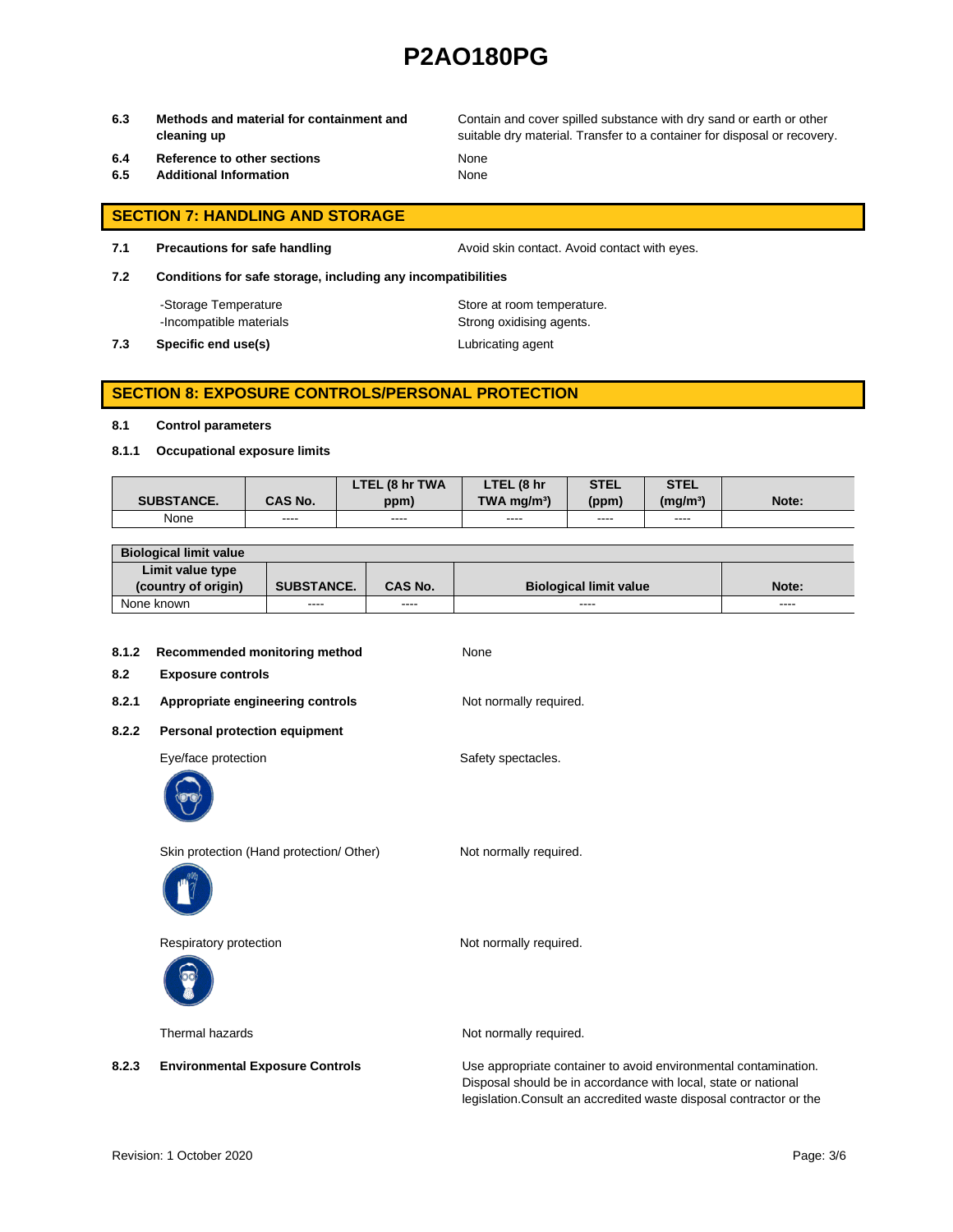local authority for advice.

## **SECTION 9: PHYSICAL AND CHEMICAL PROPERTIES**

#### **9.1 Information on basic physical and chemical properties**

| Appearance                                                 | Grease like, Transluscent               |
|------------------------------------------------------------|-----------------------------------------|
| Colour.                                                    | Water white to Straw Yellow             |
| Odour                                                      | Mild petroleum                          |
| Odour threshold (ppm)                                      | Not available                           |
| pH (Value)                                                 | Not available                           |
| Melting point $(^{\circ}C)$ / Freezing point $(^{\circ}C)$ | Not available                           |
| Boiling point/boiling range (°C):                          | Not determined.                         |
| Flash point (°C)                                           | 230 [Open cup]                          |
| Evaporation rate                                           | Not applicable                          |
| Flammability (solid, gas)                                  | Not applicable                          |
| Explosive limit ranges                                     | Not applicable                          |
| Vapour pressure (Pascal)                                   | < 1                                     |
| Vapour density (Air=1)                                     | >1                                      |
| Density (g/ml)                                             | 0.952                                   |
| Solubility (Water)                                         | Insoluble.                              |
| Solubility (Other)                                         | Not available                           |
| Partition coefficient (n-Octanol/water)                    | Not available                           |
| Auto ignition point (°C)                                   | >282                                    |
| Decomposition temperature (°C)                             | Not available                           |
| Kinematic Viscosity (cSt) @ 40°C (Base Oil)                | 38.5 (Listed in: Product specification) |
| <b>Explosive properties</b>                                | Not explosive.                          |
| Oxidising properties                                       | Not oxidising.                          |

#### **9.2 Other information Not available.**

## **SECTION 10: STABILITY AND REACTIVITY**

| 10.1 | <b>Reactivity</b> |  |
|------|-------------------|--|
|------|-------------------|--|

- **10.2 Chemical stability** Stable.
- **10.3 Possibility of hazardous reactions** None anticipated.
- **10.4 Conditions to avoid** None
- **10.5 Incompatible materials** Oxidizers
- 10.6 **Hazardous Decomposition Product(s)** Carbon monoxide, Carbon dioxide

**Stable under normal conditions.** 

## **SECTION 11: TOXICOLOGICAL INFORMATION**

#### **11.1 Information on toxicological effects**

## **11.1.1 Substances**

Not applicable

### **11.1.2 Mixtures - By analogy with similar materials:**

| Acute toxicity                    | Not available. |
|-----------------------------------|----------------|
| Skin corrosion/irritation         | Not available. |
| Serious eye damage/irritation     | Not available. |
| Respiratory or skin sensitization | Not available. |
| Germ cell mutagenicity            | Not available. |
| Carcinogenicity                   | Not available. |
| Reproductive toxicity             | Not available. |
| STOT - single exposure            | Not available. |
| STOT - repeated exposure          | Not available. |
| Aspiration hazard                 | Not available. |

## **11.1.3 Substances in preparations / mixtures**

1-H benzotriazole-1-methanamine, N,N-bis(2-ethylhexyl)-methyl- (CAS No.94270-86-7)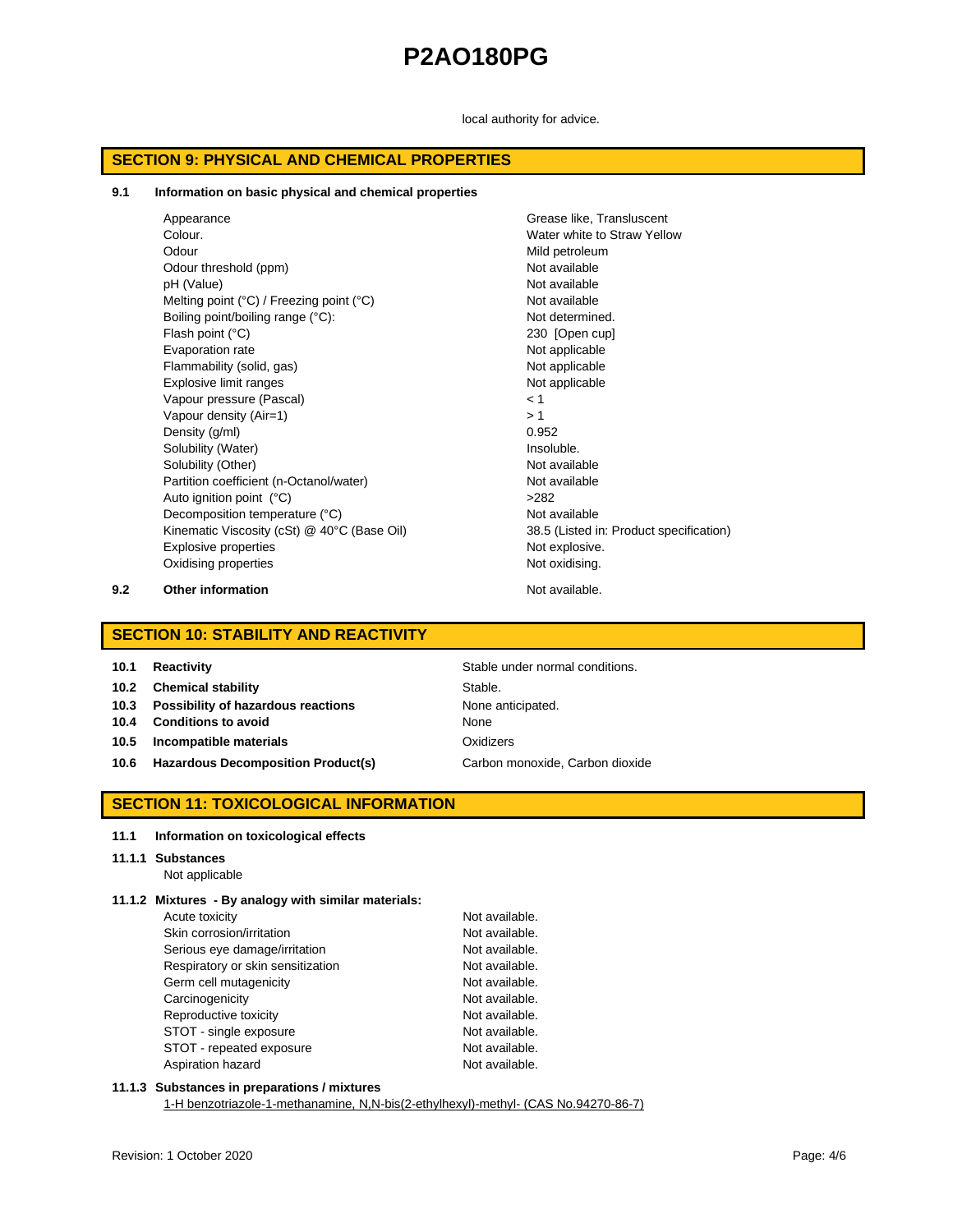| 11.2 | Other information                                                              | None known.                                                                                                                  |
|------|--------------------------------------------------------------------------------|------------------------------------------------------------------------------------------------------------------------------|
|      | STOT - single exposure<br>STOT - repeated exposure<br>Aspiration hazard        | Not to be expected.<br>Not to be expected. Oral: $NOAEL = 1000$ mg/kg (rat)<br>No data                                       |
|      | Reproductive toxicity                                                          | Suspected of damaging fertility or the unborn child.<br>$LOAEL = 20$ mg/kg (Developmental)<br>$NOEL = 20$ mg/kg (Maternal)   |
|      | Respiratory or skin sensitization<br>Germ cell mutagenicity<br>Carcinogenicity | It is not a skin sensitiser.<br>Negative<br>No data                                                                          |
|      | Skin corrosion/irritation<br>Serious eye damage/irritation                     | Slightly irritant (Skin).<br>Non-irritant to rabbit eyes.                                                                    |
|      | tris(methylphenyl) phosphate (CAS No. 1330-78-5)<br>Acute toxicity             | Ingestion: $LD50 > 20,000$ mg/kg (rat)<br>Inhalation: $LC50 > 11.1$ mg/l (rat) (1 hour(s))<br>Dermal: LD50 3.7 g/kg (rabbit) |
|      | Aspiration hazard                                                              | No data                                                                                                                      |
|      | STOT - repeated exposure                                                       | Not to be expected.                                                                                                          |
|      | STOT - single exposure                                                         | Not to be expected.                                                                                                          |
|      | Reproductive toxicity                                                          | Not to be expected.                                                                                                          |
|      | Carcinogenicity                                                                | Not to be expected.                                                                                                          |
|      | Germ cell mutagenicity                                                         | Not to be expected.                                                                                                          |
|      | Respiratory or skin sensitization                                              | May cause an allergic skin reaction.                                                                                         |
|      | Serious eye damage/irritation                                                  | May cause irritation.                                                                                                        |
|      | Skin corrosion/irritation                                                      | Dermal: LD50 > 2000 mg/kg (rat)<br>May cause irritation.                                                                     |
|      |                                                                                | Inhalation: No data                                                                                                          |
|      | Acute toxicity                                                                 | Ingestion: LD50 3313 mg/kg (rat)                                                                                             |

## **SECTION 12: ECOLOGICAL INFORMATION**

| 12.1                                 | Toxicity -<br>Substances in preparations / mixtures                                                                                                                                                 |                                                                                                                                                                                                                                                            |  |  |
|--------------------------------------|-----------------------------------------------------------------------------------------------------------------------------------------------------------------------------------------------------|------------------------------------------------------------------------------------------------------------------------------------------------------------------------------------------------------------------------------------------------------------|--|--|
|                                      | 1-H benzotriazole-1-methanamine, N,N-bis(2-ethylhexyl)-methyl- (CAS No.94270-86-7)                                                                                                                  |                                                                                                                                                                                                                                                            |  |  |
|                                      | Fish: $LC50 = 1.3$ mg/l (96 hour) ( <i>Brachydanio rerio</i> )<br>Aquatic invertebrates: $EC50 = 2.05$ mg/l (48 hour) (D. magna)<br>Algae: $E L50 = 0.976$ mg/l (72 hour) (Desmodesmus subspicatus) |                                                                                                                                                                                                                                                            |  |  |
|                                      | <b>Long Term Toxicity</b>                                                                                                                                                                           | Algae: $EC10 = 0.586$ mg/l (72 hour) (Desmodesmus subspicatus)                                                                                                                                                                                             |  |  |
|                                      | tris(methylphenyl) phosphate (CAS No. 1330-78-5)                                                                                                                                                    |                                                                                                                                                                                                                                                            |  |  |
|                                      | <b>Acute toxicity</b>                                                                                                                                                                               | Fish LC50 = $0.06$ mg/l (96 hour) ( <i>Rainbow trout</i> )<br>Fish LC50 = 44.8 mg/l (96 hour) (Fathead minnow)<br>Aquatic invertebrates: $EC50 = 146 \mu g/l$ (48 hour) (D. magna)<br>Algae $EL50 > 2500 \mu g/l$ (72 hour) / (96 hour) (S. capricornutum) |  |  |
|                                      | <b>Long Term</b>                                                                                                                                                                                    | Aquatic invertebrates: $NOEC = 0.011 - 0.019$ mg/l (Survival) (G.<br><i>pseudolimnaeus</i> )                                                                                                                                                               |  |  |
| 12.2<br>12.3<br>12.4<br>12.5<br>12.6 | Persistence and degradability<br><b>Bioaccumulative potential</b><br><b>Mobility in soil</b><br><b>Results of PBT and vPvB assessment</b><br>Other adverse effects                                  | Not available<br>Not available<br>No data<br>Not classified as PBT or vPvB.<br>None known.                                                                                                                                                                 |  |  |